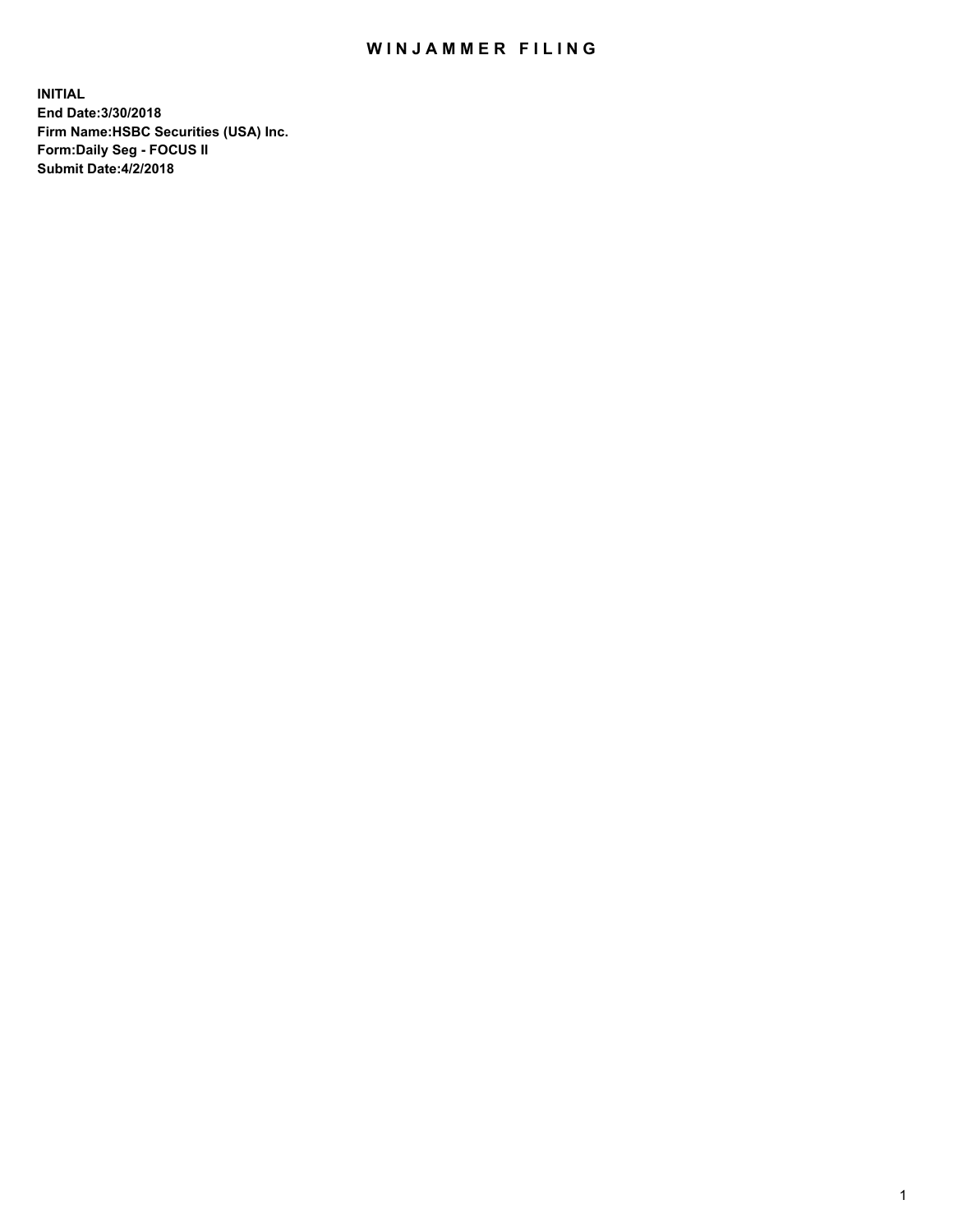## **INITIAL End Date:3/30/2018 Firm Name:HSBC Securities (USA) Inc. Form:Daily Seg - FOCUS II Submit Date:4/2/2018 Daily Segregation - Cover Page**

| Name of Company<br><b>Contact Name</b><br><b>Contact Phone Number</b><br><b>Contact Email Address</b>                                                                                                                                                                                                                         | <b>HSBC Securities (USA) Inc.</b><br><b>Michael Vacca</b><br>212-525-7951<br>michael.vacca@us.hsbc.com |
|-------------------------------------------------------------------------------------------------------------------------------------------------------------------------------------------------------------------------------------------------------------------------------------------------------------------------------|--------------------------------------------------------------------------------------------------------|
| FCM's Customer Segregated Funds Residual Interest Target (choose one):<br>a. Minimum dollar amount: ; or<br>b. Minimum percentage of customer segregated funds required:%; or<br>c. Dollar amount range between: and; or<br>d. Percentage range of customer segregated funds required between: % and %.                       | 147,000,000<br><u>0</u><br><u>00</u><br>00                                                             |
| FCM's Customer Secured Amount Funds Residual Interest Target (choose one):<br>a. Minimum dollar amount: ; or<br>b. Minimum percentage of customer secured funds required:%; or<br>c. Dollar amount range between: and; or<br>d. Percentage range of customer secured funds required between: % and %.                         | 25,000,000<br><u>0</u><br><u>00</u><br>00                                                              |
| FCM's Cleared Swaps Customer Collateral Residual Interest Target (choose one):<br>a. Minimum dollar amount: ; or<br>b. Minimum percentage of cleared swaps customer collateral required:%; or<br>c. Dollar amount range between: and; or<br>d. Percentage range of cleared swaps customer collateral required between:% and%. | 95,000,000<br><u>0</u><br><u>00</u><br><u>00</u>                                                       |

Attach supporting documents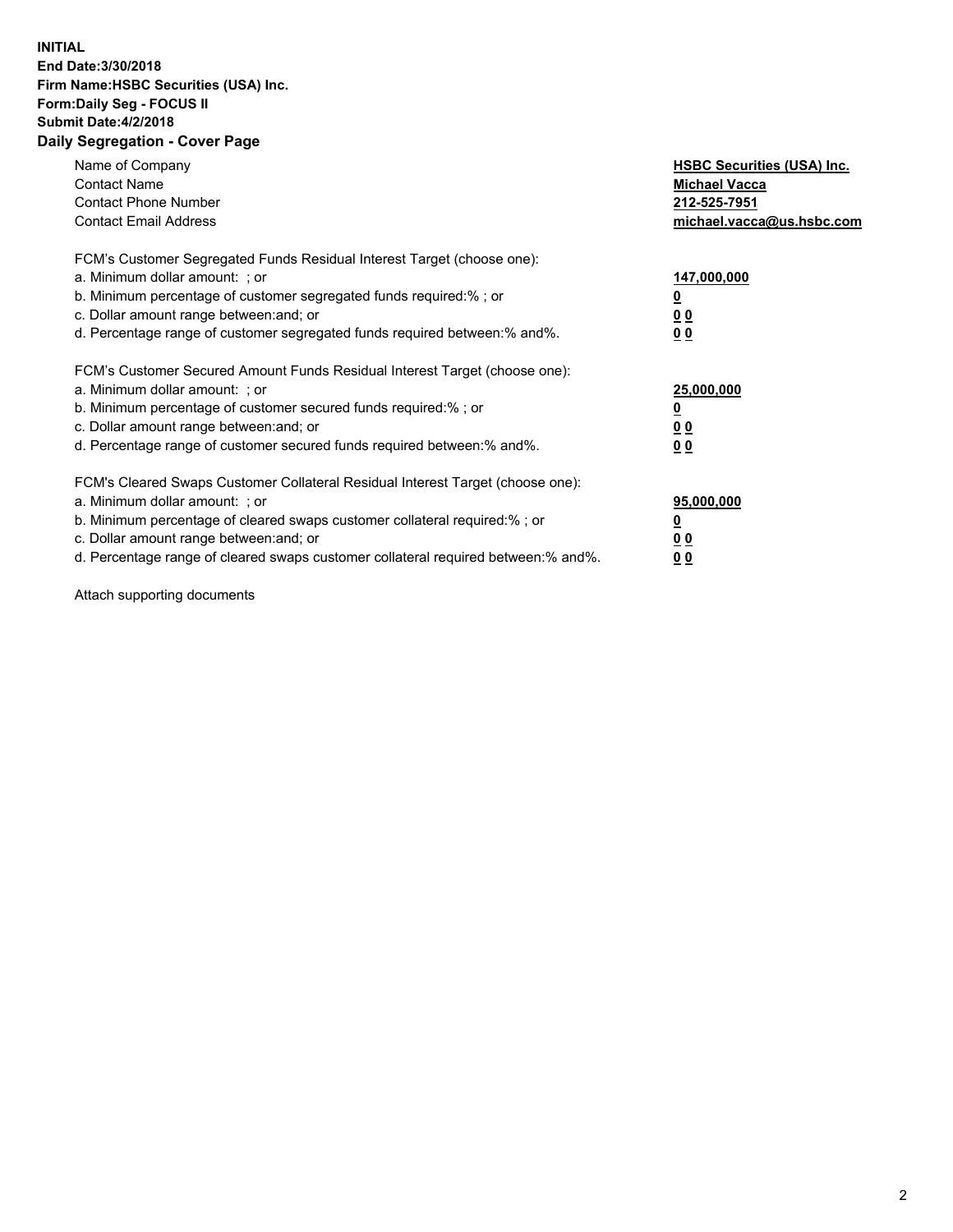**INITIAL End Date:3/30/2018 Firm Name:HSBC Securities (USA) Inc. Form:Daily Seg - FOCUS II Submit Date:4/2/2018 Daily Segregation - Secured Amounts** Foreign Futures and Foreign Options Secured Amounts Amount required to be set aside pursuant to law, rule or regulation of a foreign government or a rule of a self-regulatory organization authorized thereunder **0** [7305] 1. Net ledger balance - Foreign Futures and Foreign Option Trading - All Customers A. Cash **62,170,800** [7315] B. Securities (at market) **79,050,391** [7317] 2. Net unrealized profit (loss) in open futures contracts traded on a foreign board of trade **10,954,874** [7325] 3. Exchange traded options a. Market value of open option contracts purchased on a foreign board of trade **0** [7335] b. Market value of open contracts granted (sold) on a foreign board of trade **0** [7337] 4. Net equity (deficit) (add lines 1. 2. and 3.) **152,176,065** [7345] 5. Account liquidating to a deficit and account with a debit balances - gross amount **9,570,801** [7351] Less: amount offset by customer owned securities **-9,570,480** [7352] **321** [7354] 6. Amount required to be set aside as the secured amount - Net Liquidating Equity Method (add lines 4 and 5) **152,176,386** [7355] 7. Greater of amount required to be set aside pursuant to foreign jurisdiction (above) or line 6. **152,176,386** [7360] FUNDS DEPOSITED IN SEPARATE REGULATION 30.7 ACCOUNTS 1. Cash in banks A. Banks located in the United States **85,301,543** [7500] B. Other banks qualified under Regulation 30.7 **0** [7520] **85,301,543** [7530] 2. Securities A. In safekeeping with banks located in the United States **32,041,712** [7540] B. In safekeeping with other banks qualified under Regulation 30.7 **0** [7560] **32,041,712** [7570] 3. Equities with registered futures commission merchants A. Cash **0** [7580] B. Securities **0** [7590] C. Unrealized gain (loss) on open futures contracts **0** [7600] D. Value of long option contracts **0** [7610] E. Value of short option contracts **0** [7615] **0** [7620] 4. Amounts held by clearing organizations of foreign boards of trade A. Cash **0** [7640] B. Securities **0** [7650] C. Amount due to (from) clearing organization - daily variation **0** [7660] D. Value of long option contracts **0** [7670] E. Value of short option contracts **0** [7675] **0** [7680] 5. Amounts held by members of foreign boards of trade A. Cash **19,985,264** [7700] B. Securities **47,008,678** [7710] C. Unrealized gain (loss) on open futures contracts **10,954,874** [7720] D. Value of long option contracts **0** [7730] E. Value of short option contracts **0** [7735] **77,948,816** [7740] 6. Amounts with other depositories designated by a foreign board of trade **0** [7760] 7. Segregated funds on hand **0** [7765] 8. Total funds in separate section 30.7 accounts **195,292,071** [7770] 9. Excess (deficiency) Set Aside for Secured Amount (subtract line 7 Secured Statement Page 1 from Line 8) **43,115,685** [7380] 10. Management Target Amount for Excess funds in separate section 30.7 accounts **25,000,000** [7780] 11. Excess (deficiency) funds in separate 30.7 accounts over (under) Management Target **18,115,685** [7785]

3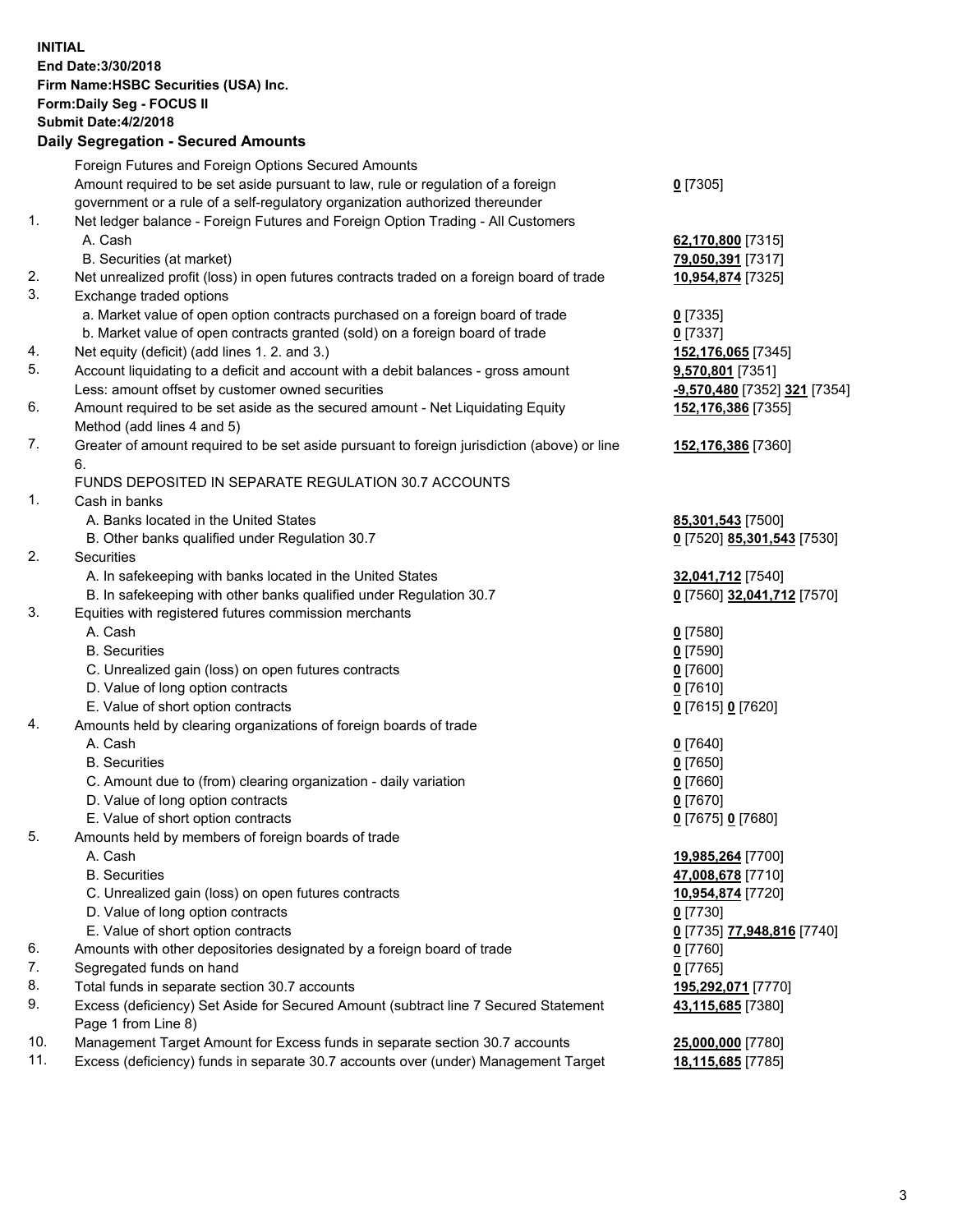| <b>INITIAL</b> | End Date: 3/30/2018<br>Firm Name: HSBC Securities (USA) Inc.<br><b>Form:Daily Seg - FOCUS II</b><br><b>Submit Date:4/2/2018</b><br>Daily Segregation - Segregation Statement |                                           |
|----------------|------------------------------------------------------------------------------------------------------------------------------------------------------------------------------|-------------------------------------------|
|                | SEGREGATION REQUIREMENTS(Section 4d(2) of the CEAct)                                                                                                                         |                                           |
| 1.             | Net ledger balance                                                                                                                                                           |                                           |
|                | A. Cash                                                                                                                                                                      | 742,163,824 [7010]                        |
|                | B. Securities (at market)                                                                                                                                                    | 1,250,684,587 [7020]                      |
| 2.             | Net unrealized profit (loss) in open futures contracts traded on a contract market                                                                                           | <mark>-406,074,616</mark> [7030]          |
| 3.             | Exchange traded options                                                                                                                                                      |                                           |
|                | A. Add market value of open option contracts purchased on a contract market                                                                                                  | 207,761,188 [7032]                        |
|                | B. Deduct market value of open option contracts granted (sold) on a contract market                                                                                          | <u>-28,790,210</u> [7033]                 |
| 4.             | Net equity (deficit) (add lines 1, 2 and 3)                                                                                                                                  | 1,765,744,773 [7040]                      |
| 5.             | Accounts liquidating to a deficit and accounts with                                                                                                                          |                                           |
|                | debit balances - gross amount                                                                                                                                                | 6,500,179 [7045]                          |
|                | Less: amount offset by customer securities                                                                                                                                   | <u>-6,500,104</u> [7047] <u>75</u> [7050] |
| 6.             | Amount required to be segregated (add lines 4 and 5)                                                                                                                         | 1,765,744,848 [7060]                      |
|                | FUNDS IN SEGREGATED ACCOUNTS                                                                                                                                                 |                                           |
| 7.             | Deposited in segregated funds bank accounts                                                                                                                                  |                                           |
|                | A. Cash                                                                                                                                                                      | 38,977,478 [7070]                         |
|                | B. Securities representing investments of customers' funds (at market)                                                                                                       | 0 [7080]                                  |
|                | C. Securities held for particular customers or option customers in lieu of cash (at<br>market)                                                                               | 237,763,016 [7090]                        |
| 8.             | Margins on deposit with derivatives clearing organizations of contract markets                                                                                               |                                           |
|                | A. Cash                                                                                                                                                                      | 443,769,711 [7100]                        |
|                | B. Securities representing investments of customers' funds (at market)                                                                                                       | $0$ [7110]                                |
|                | C. Securities held for particular customers or option customers in lieu of cash (at<br>market)                                                                               | 964,805,396 [7120]                        |
| 9.             | Net settlement from (to) derivatives clearing organizations of contract markets                                                                                              | 3,664,750 [7130]                          |
| 10.            | Exchange traded options                                                                                                                                                      |                                           |
|                | A. Value of open long option contracts                                                                                                                                       | <u>207,761,188</u> [7132]                 |
|                | B. Value of open short option contracts                                                                                                                                      | -28,790,210 [7133]                        |
| 11.            | Net equities with other FCMs                                                                                                                                                 |                                           |
|                | A. Net liquidating equity                                                                                                                                                    | 8,975,165 [7140]                          |
|                | B. Securities representing investments of customers' funds (at market)                                                                                                       | $0$ [7160]                                |
|                | C. Securities held for particular customers or option customers in lieu of cash (at                                                                                          | <u>0</u> [7170]                           |
|                | market)                                                                                                                                                                      |                                           |
| 12.            | Segregated funds on hand                                                                                                                                                     | 48,116,175 [7150]                         |
| 13.            | Total amount in segregation (add lines 7 through 12)                                                                                                                         | 1,925,042,669 [7180]                      |
| 14.            | Excess (deficiency) funds in segregation (subtract line 6 from line 13)                                                                                                      | 159,297,821 [7190]                        |
| 15.            | Management Target Amount for Excess funds in segregation                                                                                                                     | <u>147,000,000</u> [7194]                 |

16. Excess (deficiency) funds in segregation over (under) Management Target Amount Excess

**12,297,821** [7198]